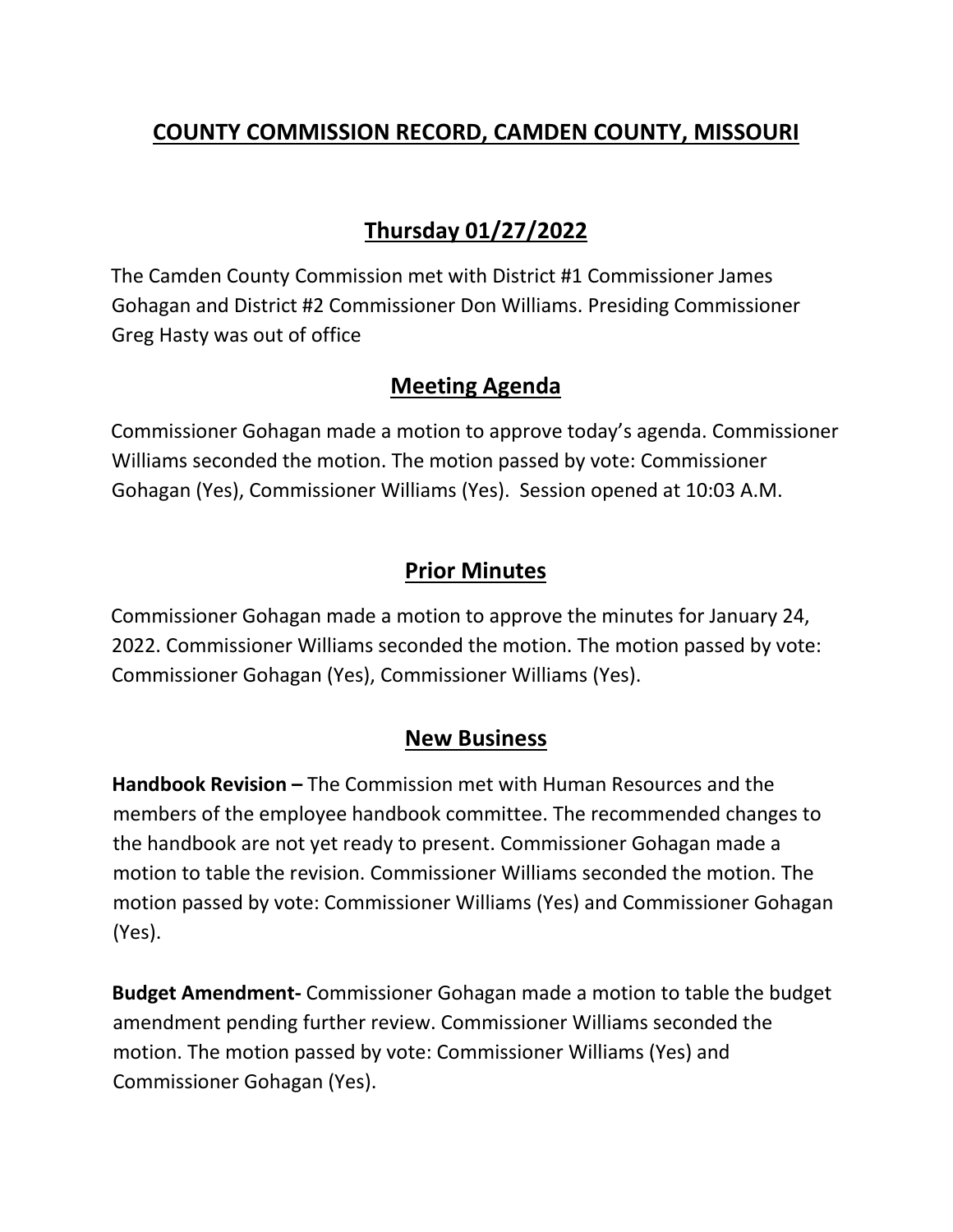Sheriff - UV Light - The Commission reviewed the request from the Sheriff's Department for the purchase of an ARC UV light system from R-Zero. Commissioner Gohagan made a motion to table the purchase until further review. Commissioner Williams seconded the motion. The motion passed by vote: Commissioner Williams (Yes) and Commissioner Gohagan (Yes).

**BOA Appointment - Commissioner Gohagan made a motion to reappoint** Christine Cisar to another 4 year term of the Planning & Zoning Board of Adjustment. Commissioner Williams seconded the motion. The motion passed by vote: Commissioner Gohagan (Yes), Commissioner Williams (Yes).

Presiding Commissioner Greg Hasty Commission Clerk<br>Rowland Todd

CAMDEN COUNTY COMMISSION 1 Cofft Circle NW Suite #1<br>Camdenton, Missouri 65020  $573 - 317 - 3850$ 

**1st District Commissioner** James Gohagan 2nd District Commissioner<br>Don Williams

January 27, 2022

Ms. Christine Cisar c/o Arrowhead Title 752 Bagnell Dam Blvd., Suite A Lake Ozark, MO 65049

RE: Planning & Zoning Board of Adjustment

Dear Chris:

We would like to thank you for your interest in the Camden County Planning & Zoning Board of Adjustment, and are pleased to reappoint you to this board. This 4 year term will expire in June of 2025.

You will be reappointed Thursday 27th and may come into the County Clerk's office any time after that between 8:30am and 4:30pm to be sworn

Again we thank you for giving your time to the Board of Adjustment.

Sincerely,

Greg Hasty

Presiding Commissioner

∛ames Gohagan <sup>1st</sup> District Commissioner

 $\leq$ Williams

2<sup>nd</sup> District Commissioner

 $ds$